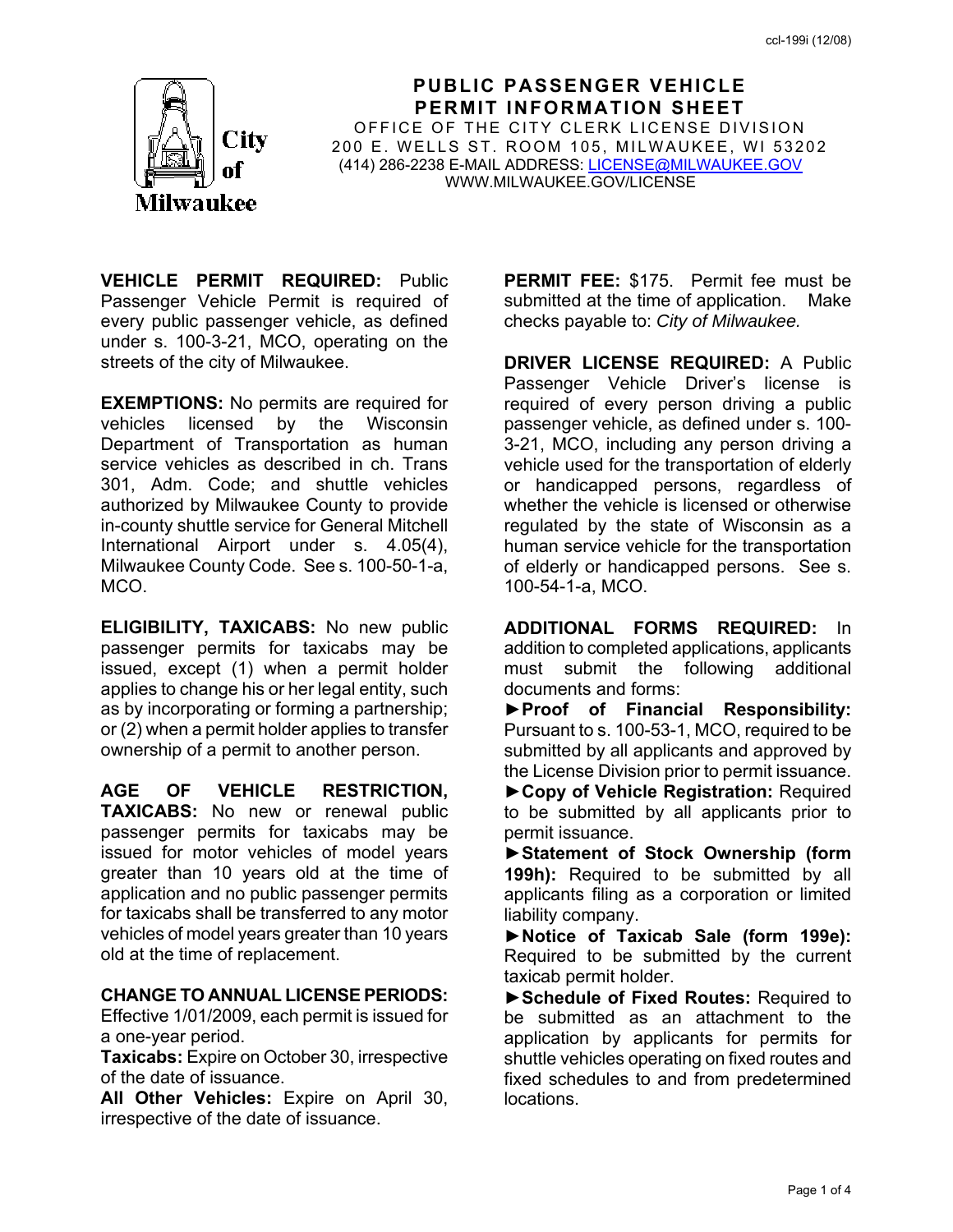**SAME LEGAL ENTITY REQUIRED:**  Applicants can file applications as individual applicants, partnerships, corporations, or limited liability companies.

**►**Legal entities cannot be changed after the Common Council has granted the permits.

**►**All forms and documents, including but not limited to permit applications, vehicle registrations, certificates of insurance, and lease agreements, must be in the exact same legal entity name.

**►**Any forms and documents filed in legal entity names that are similar to or variations of the legal entity names on permit applications are not accepted.

**NOTARIZED SIGNATURES:** The application shall be signed and sworn to by the applicant, if an individual; each partner, if a partnership; a duly authorized agent, corporate president and secretary, if a corporation; or a duly authorized agent and 2 members, if a limited liability company.

**►**The signature of the applicant on the license application must be notarized. A \$.50 fee will be charged for applications notarized by the License Division.

**►**Commissioned notaries public, including attorneys, must impress notary seals on the notarial certificates issued. Applications submitted without notarizations or seals will be returned.

**FINGERPRINTING REQUIREMENT:** All new applicants must be fingerprinted. Fingerprinting is conducted each weekday (excluding holidays) between the hours of 8:00 a.m. and 6:00 p.m. at the Police Administration Building, 951 N. James Lovell Street  $(7<sup>th</sup>$  St), Room 305.

**►**The fingerprinting requirement applies to the individual applicant, each partner, if a partnership; and an agent, all corporate officers, members, and stockholders owning 20% or more stock, if a corporation or a limited liability company

**►**Applicants can contact the Milwaukee Police Department at (414) 935-7281 to determine whether fingerprints are already on file with the Milwaukee Police Department, or to obtain information relating to complying with the fingerprinting requirement.

**►**Renewal applicants do not need to be fingerprinted again.

**PROCESSING TIME, GRANTING OF PERMIT:** The entire application and approval process of obtaining your permit generally takes up to 6 weeks.

**►**After applications have been filed with and accepted as complete by the License Division, the Milwaukee Police Department conducts background investigations, provided applicants have first complied with fingerprinting requirements.

**►**After the findings of the background investigations have been forwarded to the License Division, permit applications are scheduled on the agendas of the Public Safety Committee for its recommendation to the Common Council on whether permits should be granted or denied. The committee generally meets every 3 weeks, excepting that no meetings are held in August.

**►**Applicants required to appear in-person for hearings before the Public Safety Committee will receive written notices.

**DETERMINATION OF PERMIT TYPE, SHUTTLES AND LIMOUSINES:** The determination of whether a vehicle is licensed as a certain type of shuttle vehicle or limousine is dependent upon the passengercarrying capacity, body style, and operation of (and any wheelbase alterations to) the vehicle.

**►Classification Flowchart:** See Flowchart 1 on page 4 for information related to determining the type of shuttle or limousine permit for which to apply.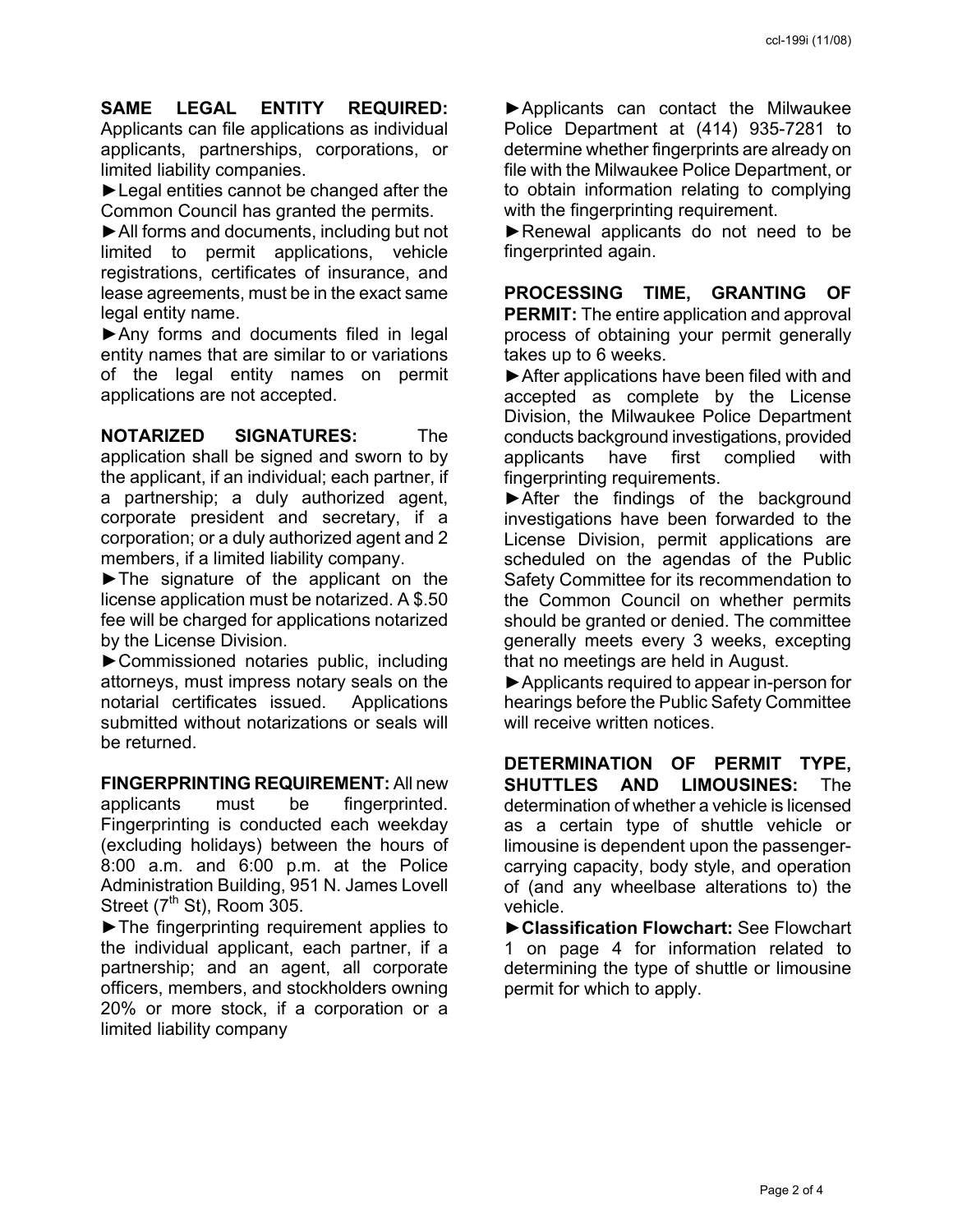#### **ADMINISTRATIVE DENIAL AND APPEAL, LIMOUSINES:** LUXURY

LIMOUSINE means a category of for-hire, unmetered, unmarked ground transportation vehicles regularly engaged in the business of carrying passengers on a prereserved basis only and which meets either a stretched limousine or executive sedan classification definition.

**►**See s.100-3-11, MCO, for classification definitions.

**►**See form ccl-199zz: List of Approved Vehicles for a list of vehicle makes and models which have been approved to operate as luxury limousines under the executive sedan classification, s. 100-3-11 b, MCO. **►**Applications administratively denied by the City Clerk for not meeting the definition of limousine under the executive sedan classification, s. 100-3-11-b, MCO, can request an appeal in writing pursuant to s. 100-66-2, MCO.

**►**See form ccl-199a3: Executive Sedan Appeal Form to appeal City Clerk's determination. The form must be completed in entirety and submitted with required documentation to the License Division no more than 10 working days after the date on which you were notified of the City Clerk's determination.

**VEHICLE INSPECTIONS:** Before being issued PPV permits, applicants must first receive an inspection sticker indicating that their vehicles have been thoroughly inspected by the Milwaukee Police Department and found to be in safe condition. ►Any vehicle replacing a vehicle for which a public passenger vehicle permit has been issued is required to undergo an inspection prior to being placed into service.

►Inspections for vehicle replacements are only conducted each Thursday between the hours of 1:00 and 2:00 p.m. at the Department of Public Works, Southwest Shop located at 2657 S. 31st St.

**ISSUANCE OF PERMIT:** Applicants, for whom permits are recommended for approval by the Public Safety Committee and granted by the Common Council, will receive written notices indicating final steps required to be completed in order for permits to be issued.

**►Taxicab Permits:** The issuance of taxicab permits are withheld until permits held by previous owners are surrendered.

**PERMIT TERMINATION:** Pursuant to s. 100- 50-12-c, MCO, if a permit is granted, the vehicle must be put into public service within either 60 days (taxicabs) or 120 days (all other vehicle) from the date the permit was granted or suffer permanent termination of the permit.,

**PERMIT DISQUALIFICATION:** If the Common Council denies an application for a license based on the background investigation, then the same applicant is disqualified from applying for a new permit for a period of 12 months from the date of denial.

**REFUND OF PERMIT FEE:** If an application is withdrawn or denied, applicants are eligible for a refund less an administrative fee.

**►**Requests for refunds must be made no later than one year from the date of withdrawal or denial of the application.

**►**If a permit is not issued, the refund must be requested no later than one year from the date of application, unless the permit has been granted, in which case no later than one year from the date of granting of the permit.

**OTHER REQUIREMENTS AND REGULATIONS:** Ordinances related to Public Passenger Vehicles are located in ch. 100, MCO, and may be viewed online at http://www.milwaukee.gov/ordinances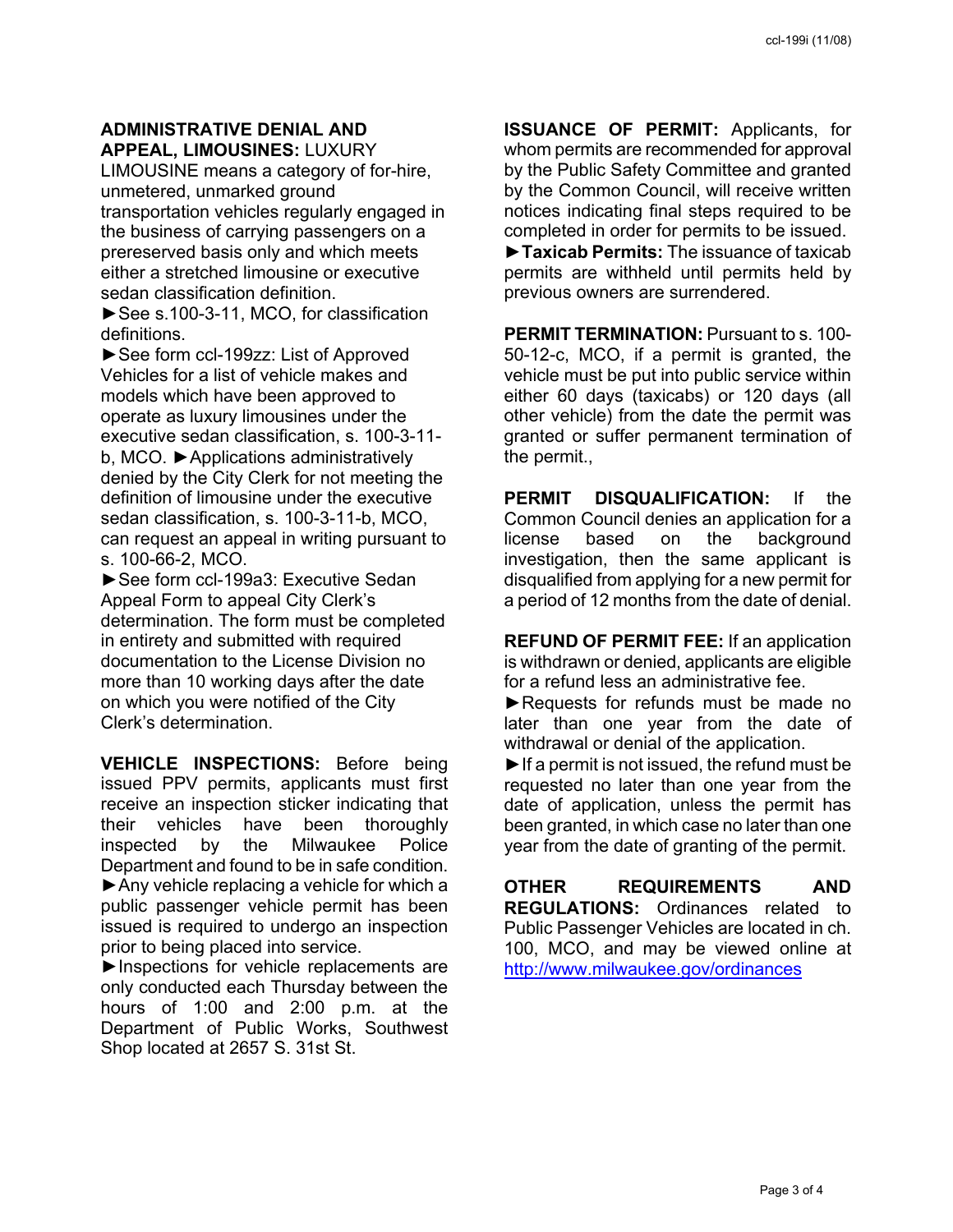#### **FLOWCHART 1. DETERMINING SHUTTLE AND LIMOUSINE PERMIT CLASSIFICATION.**

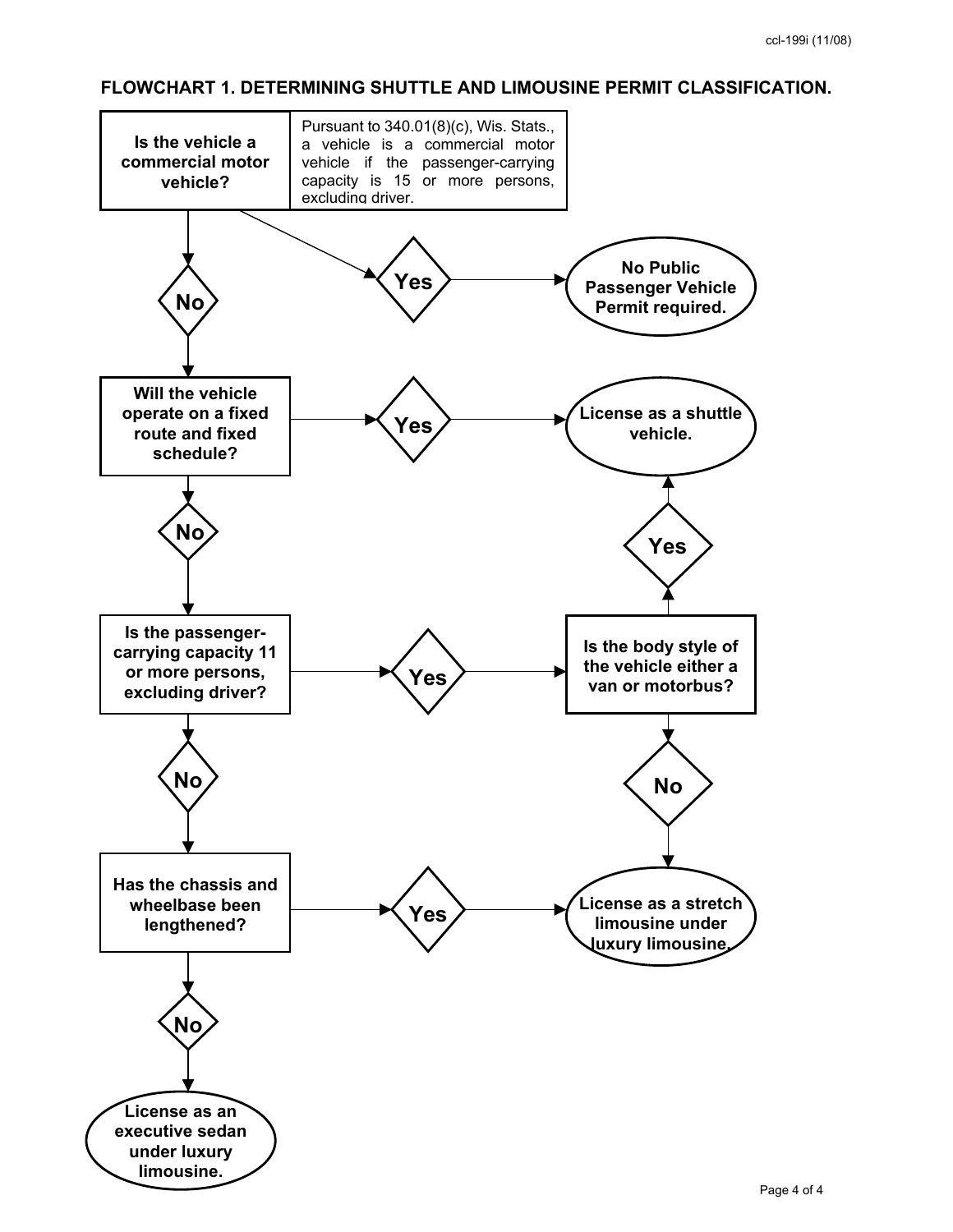

**A** 

**B** 

| City<br>of<br>Milwaukee                                   | ccl-199j (11/08)<br>PUBLIC PASSENGER VEHICLE<br>PERMIT APPLICATION<br>OFFICE OF THE CITY CLERK LICENSE DIVISION<br>200 E. WELLS ST. ROOM 105, MILWAUKEE, WI 53202<br>(414) 286-2238 E-MAIL ADDRESS: LICENSE@MILWAUKEE.GOV<br>WWW.MILWAUKEE.GOV/LICENSE |
|-----------------------------------------------------------|--------------------------------------------------------------------------------------------------------------------------------------------------------------------------------------------------------------------------------------------------------|
| DENTIFYING TYPE OF ENTITY HOLDING PERMIT.                 |                                                                                                                                                                                                                                                        |
| Check $(\sqrt{})$ one and complete all required sections: |                                                                                                                                                                                                                                                        |
| <b>INDIVIDUAL:</b> (Complete Sections B and E to L)       | <b>PARTNERSHIP:</b> (Complete Sections B, C and E to L)                                                                                                                                                                                                |
| <b>CORPORATION OR LLC:</b> (Complete Sections D to L)     |                                                                                                                                                                                                                                                        |
| INDIVIDUAL APPLICANT OR PARTNER 1.                        | PARTNER 2.                                                                                                                                                                                                                                             |
| Full Legal Name (Last, First & Middle Initial)            | Full Legal Name (Last, First & Middle Initial)                                                                                                                                                                                                         |
| <b>Home Street Address</b>                                | <b>Home Street Address:</b><br>$\mathbf C$                                                                                                                                                                                                             |
| Home City, State, Zip Code:                               | Home City, State, Zip Code:                                                                                                                                                                                                                            |
| Home Phone Number: (                                      | Home Phone Number: (                                                                                                                                                                                                                                   |
| Date of Birth:                                            | Date of Birth:                                                                                                                                                                                                                                         |
| (1) ▶ IDENTIFYING NAME OF CORPORATION OR LLC.             |                                                                                                                                                                                                                                                        |
| Full Name of Corporation or Limited Liability Company:    |                                                                                                                                                                                                                                                        |
| $(2)$ $\blacktriangleright$ AGENT OF CORPORATION OR LLC.  |                                                                                                                                                                                                                                                        |
| Full Legal Name (Last, First & Middle Initial):           | Home Address (include City, State & Zip Code):                                                                                                                                                                                                         |
| Home Phone Number: (                                      | Date of Birth:                                                                                                                                                                                                                                         |
| (3) ▶ PRESIDENT OR LLC MEMBER 1.                          | (4) $\blacktriangleright$ VICE PRESIDENT OR LLC MEMBER 2.                                                                                                                                                                                              |
| بالمستنب والمستهرف فمست                                   | $\Gamma$ and $\Omega$ $\Lambda$ $\Omega$ and $\Omega$ and $\Omega$ and $\Omega$                                                                                                                                                                        |

# $(1)$  ▶**IDENT**

|  | (2) ▶ AGENT OF CORPORATION OR LLC.                     |                                                             |  |  |  |  |
|--|--------------------------------------------------------|-------------------------------------------------------------|--|--|--|--|
|  | Full Legal Name (Last, First & Middle Initial):        | Home Address (include City, State & Zip Code):              |  |  |  |  |
|  | Home Phone Number: (                                   | Date of Birth:                                              |  |  |  |  |
|  | (3) PRESIDENT OR LLC MEMBER 1.                         | $(4)$ $\blacktriangleright$ VICE PRESIDENT OR LLC MEMBER 2. |  |  |  |  |
|  | Full Name (Last, First & Middle Initial):              | Full Name (Last, First & Middle Initial):                   |  |  |  |  |
|  | <b>Home Street Address:</b>                            | <b>Home Street Address:</b>                                 |  |  |  |  |
|  | Home City, State, Zip Code:                            | Home City, State, Zip Code:                                 |  |  |  |  |
|  | Home Phone Number: (<br>$\overline{\phantom{a}}$       | Home Phone Number: (<br>$\overline{\phantom{a}}$            |  |  |  |  |
|  | Date of Birth:                                         | Date of Birth:                                              |  |  |  |  |
|  | $(5)$ $\blacktriangleright$ SECRETARY OR LLC MEMBER 3. | $(6)$ $\blacktriangleright$ TREASURER OR LLC MEMBER 4.      |  |  |  |  |
|  | Full Name (Last, First & Middle Initial):              | Full Name (Last, First & Middle Initial):                   |  |  |  |  |
|  | Home Address:                                          | Home Address:                                               |  |  |  |  |
|  | Home City, State, Zip Code:                            | Home City, State, Zip Code:                                 |  |  |  |  |
|  | Home Phone Number: (                                   | Home Phone Number: (                                        |  |  |  |  |
|  | Date of Birth:                                         | Date of Birth:                                              |  |  |  |  |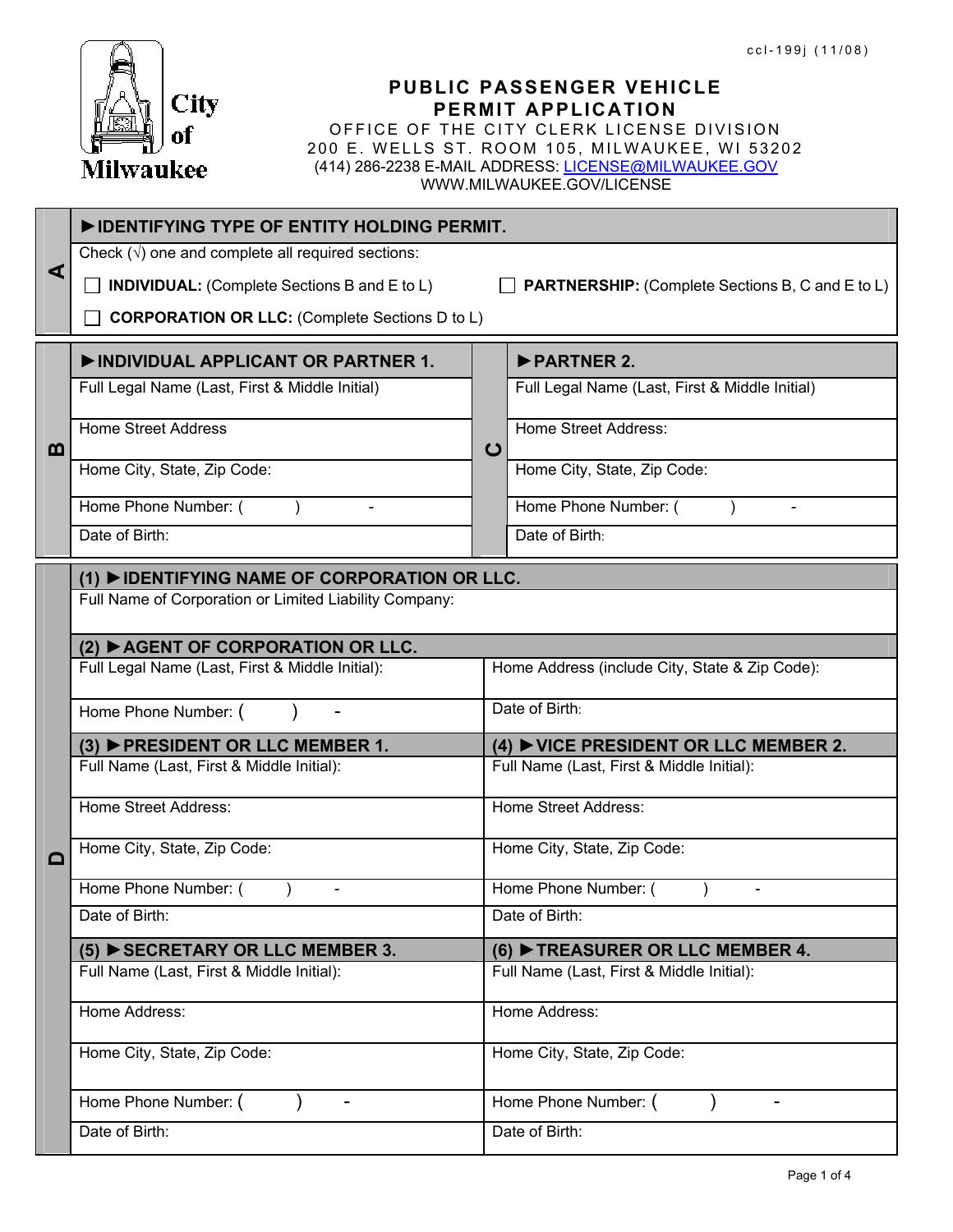| Has any person listed in Sections B to D on this application ever been convicted of violating any federal laws, state<br>statutes or city ordinances? Check $(\sqrt{})$ one:<br>$\vert$ $\vert$ Yes<br>No |  |  |  |
|-----------------------------------------------------------------------------------------------------------------------------------------------------------------------------------------------------------|--|--|--|
| If Yes, then list below the names of the persons convicted, dates of convictions, violations, and penalties imposed.                                                                                      |  |  |  |
|                                                                                                                                                                                                           |  |  |  |
|                                                                                                                                                                                                           |  |  |  |
| (1) ▶ IDENTIFYING BUSINESS TRADE NAME AND ADDRESS.                                                                                                                                                        |  |  |  |
| <b>Business Phone Number:</b>                                                                                                                                                                             |  |  |  |
| Business Address (include City, State, Zip code):                                                                                                                                                         |  |  |  |
| (2) ▶ IDENTIFYING OPTIONAL MAILING ADDRESS.                                                                                                                                                               |  |  |  |
| Mailing Address (include City, State, Zip code):                                                                                                                                                          |  |  |  |
| [!] Section F-3 required only for applicants who have been issued 5 or more vehicle permits.                                                                                                              |  |  |  |
| (3) ▶ IDENTIFYING VEHICLE STORAGE ADDRESS.                                                                                                                                                                |  |  |  |
| Will vehicle be stored at Business Address identified in Section F-1? Check $(\sqrt{})$ one:<br>$\vert$   Yes<br>No                                                                                       |  |  |  |
| If No, then list Vehicle Storage Address (include City, State, Zip code):                                                                                                                                 |  |  |  |
|                                                                                                                                                                                                           |  |  |  |
| DENTIFYING PERMIT TYPE AND TAXICAB PERMIT NUMBER (IF APPLICABLE).<br>Check $(\sqrt{ } )$ box to indicate type of permit for which you are applying.                                                       |  |  |  |
| Taxicab: [!] IMPORTANT: If Taxicab, then list the Permit Number for which you are applying: #                                                                                                             |  |  |  |
|                                                                                                                                                                                                           |  |  |  |
|                                                                                                                                                                                                           |  |  |  |
| DIDENTIFYING PUBLIC PASSENGER VEHICLE.                                                                                                                                                                    |  |  |  |
| Color of Vehicle Body:                                                                                                                                                                                    |  |  |  |
|                                                                                                                                                                                                           |  |  |  |
|                                                                                                                                                                                                           |  |  |  |
| Wagon                                                                                                                                                                                                     |  |  |  |
|                                                                                                                                                                                                           |  |  |  |
|                                                                                                                                                                                                           |  |  |  |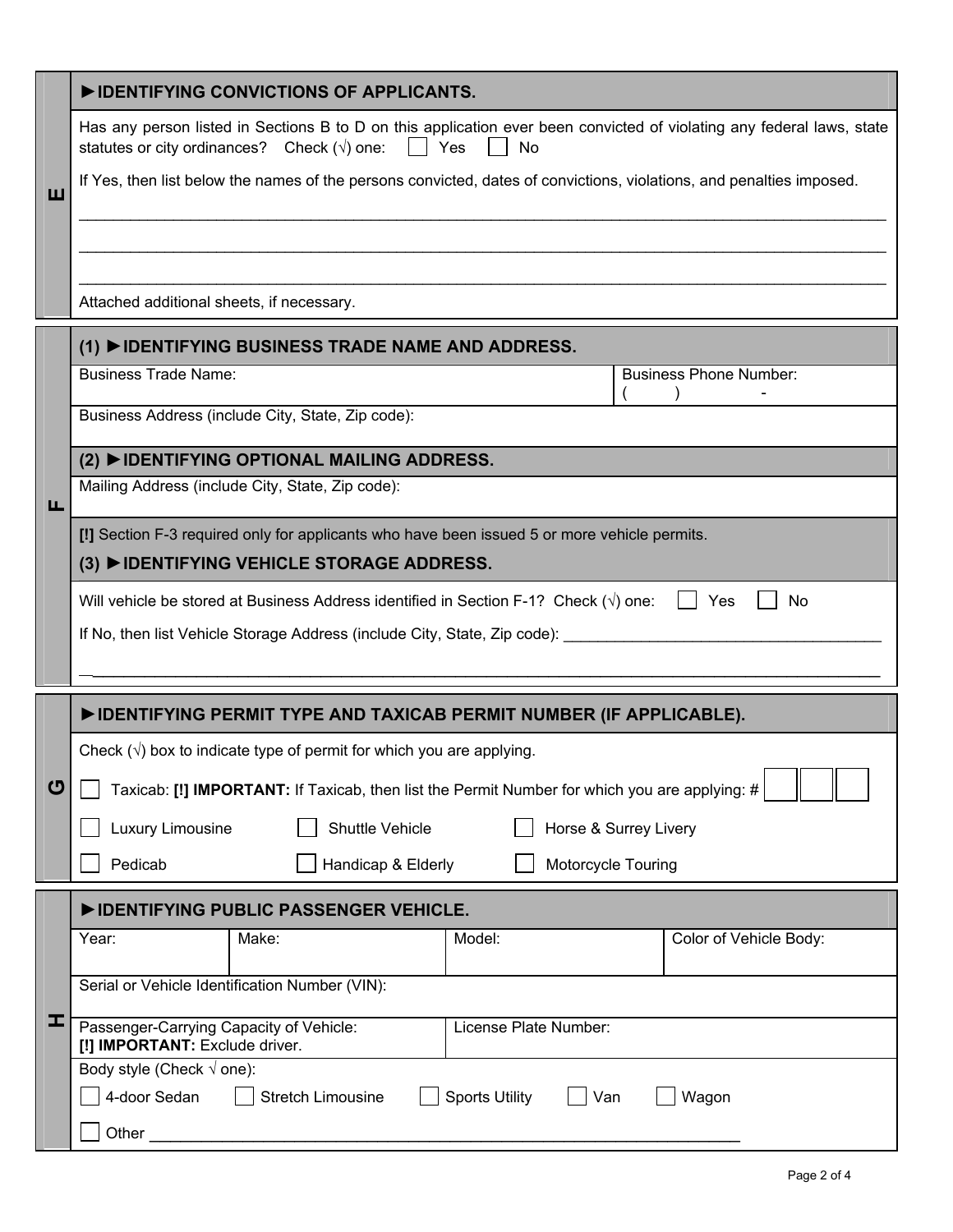|                                                       | [!] Sections I-1 and 2 only required for Taxicabs.<br>(1) DIDENTIFYING TAXICAB AFFILIATION.                                                                                                                                                                                                                      |  |  |  |  |
|-------------------------------------------------------|------------------------------------------------------------------------------------------------------------------------------------------------------------------------------------------------------------------------------------------------------------------------------------------------------------------|--|--|--|--|
|                                                       | Check $(\sqrt{)}$ box to indicate whether you are affiliated with any of the following entities, or are an independent operator.<br>□ All City Veteran Taxi<br><b>Brew City Cab Cooperative</b><br>American United Cab Company, Inc.<br>Yellow Cab Co-op<br>$\Box$ Mitchell International Taxicab<br>Independent |  |  |  |  |
|                                                       | (2) ▶ IDENTIFYING RADIO DISPATCH SERVICE.                                                                                                                                                                                                                                                                        |  |  |  |  |
|                                                       | Check $(\sqrt{})$ box to indicate your Radio Dispatch Service provider.                                                                                                                                                                                                                                          |  |  |  |  |
|                                                       | American United Cab Company, Inc.<br>I do not have a radio dispatch service provider.<br>$\perp$                                                                                                                                                                                                                 |  |  |  |  |
|                                                       | □ Yellow Cab Co-op<br>Other and the contract of the contract of the contract of the contract of the contract of the contract of the contract of the contract of the contract of the contract of the contract of the contract of the contract of the                                                              |  |  |  |  |
|                                                       | [!] Section J-1 required for ALL applicants, except Meter Fare Taxicabs.                                                                                                                                                                                                                                         |  |  |  |  |
|                                                       | $(1)$ $\triangleright$ IDENTIFYING RATES OF FARE.<br>List in the space provided below the Rates of Fare (ex. \$25 per hour, \$10 per trip, etc.),                                                                                                                                                                |  |  |  |  |
|                                                       |                                                                                                                                                                                                                                                                                                                  |  |  |  |  |
|                                                       |                                                                                                                                                                                                                                                                                                                  |  |  |  |  |
|                                                       |                                                                                                                                                                                                                                                                                                                  |  |  |  |  |
|                                                       |                                                                                                                                                                                                                                                                                                                  |  |  |  |  |
|                                                       | Attached additional sheets, if necessary.                                                                                                                                                                                                                                                                        |  |  |  |  |
|                                                       | [!] Section J-2 only required for Shuttle Vehicles operating on fixed routes.                                                                                                                                                                                                                                    |  |  |  |  |
|                                                       | (2) ▶ IDENTIFYING FIXED ROUTE SCHEDULE.                                                                                                                                                                                                                                                                          |  |  |  |  |
| Attach to application a copy of fixed route schedule. |                                                                                                                                                                                                                                                                                                                  |  |  |  |  |
|                                                       | [!] Sections K-1 and 2 only required for Horse & Surrey Livery Services.                                                                                                                                                                                                                                         |  |  |  |  |
|                                                       | (1) ▶ IDENTIFYING LICENSED VETERINARIAN.<br>Name of Veterinarian:<br>Business Address (include City, State, Zip code):                                                                                                                                                                                           |  |  |  |  |
|                                                       |                                                                                                                                                                                                                                                                                                                  |  |  |  |  |
|                                                       | Daytime Phone Number: (<br>Evening Phone Number: (                                                                                                                                                                                                                                                               |  |  |  |  |
|                                                       | (2) ▶ IDENTIFYING AREA OF OPERATION.                                                                                                                                                                                                                                                                             |  |  |  |  |
| X.                                                    | Describe in the space provided below the areas of operation of the Horse & Surrey Livery Service.                                                                                                                                                                                                                |  |  |  |  |
|                                                       |                                                                                                                                                                                                                                                                                                                  |  |  |  |  |
|                                                       |                                                                                                                                                                                                                                                                                                                  |  |  |  |  |
|                                                       |                                                                                                                                                                                                                                                                                                                  |  |  |  |  |
|                                                       | Attached additional sheets, if necessary.                                                                                                                                                                                                                                                                        |  |  |  |  |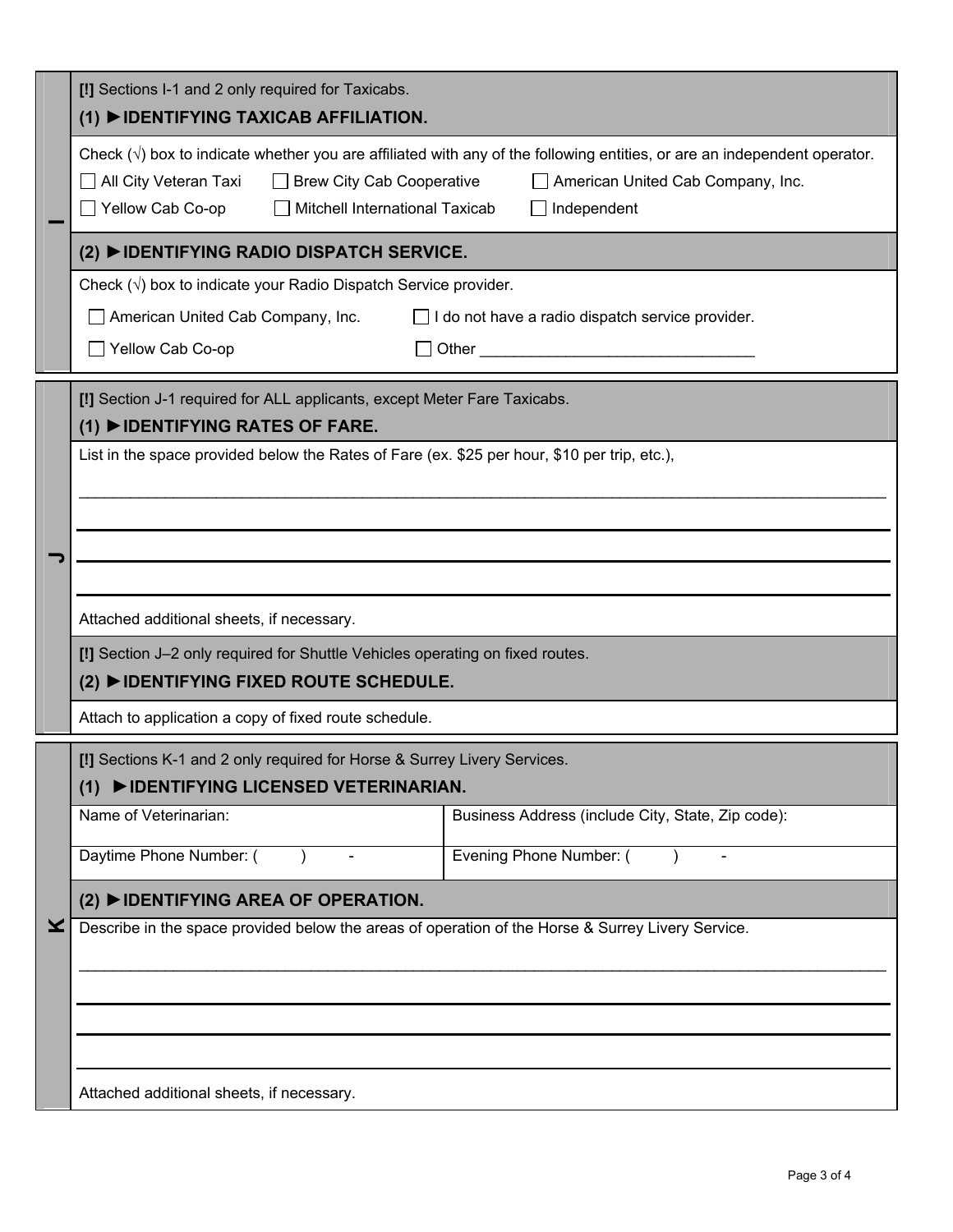## **(1) ►DECLARATIONS, ACKNOWLEDGEMENTS AND DISCLOSURES.**

**1.** The undersigned agrees to inform the City Clerk within 10 days of any substantial changes in the information supplied in this application.

**2.** The undersigned understands that applicants shall not willfully refuse to provide the services offered under this license, or add charges or require deposits not required of the general public because of race, color, sex, religion, national origin or ancestry, age, handicap, lawful source of income, marital status, sexual orientation, gender identity or expression, familial status or the fact that a person is now or has been a member of the military service, whether dressed in uniform or not; and shall not seek such information as a condition of employment, or penalize any employee or discriminate in the selection of personnel for training or promotion on the basis of such information.

**3.** The undersigned understands all of the following: (a) the filing of an application does not entitle applicants to permits and that granting of permits is in the sole discretion of the Common Council; and (b) if a permit is granted, the vehicle must be put into service within the number of days established under s. 100-50-12-c, MCO, or suffer permanent termination; and (c) if a taxicab permit is granted, the issuance of the permit will be withheld until the permit held by the previous owner is surrendered to the License Division; and (d) failure to file for renewal of a permit prior to the expiration date of a permit shall cause the permit to be terminated on the date of expiration.

**4.** The undersigned has knowledge of the City Ordinances currently regulating the permit applied for herein, and understands that the permit may be subject to suspension, non-renewal or revocation, if the applicants violate any rule or regulation relating to public passenger vehicles.

**5.** The undersigned, being duly sworn under oath, depose and say that I am the person named above and that all statements made in the foregoing application are true and correct.

#### **(2) ►LETTER OF INTENT.**

**L** 

**6.** The undersigned does hereby state that, in the event that a public passenger vehicle permit is granted, I intend to perform all of the following: (a) purchase a proper vehicle. In the case of luxury limousine, a vehicle must meet either the stretched limousine or executive sedan classification definition pursuant to s. 100-3-11, MCO; and (b) secure the proper amount of automobile liability insurance pursuant to s. 100-53-1, MCO; and (c) satisfy all other requirements of ch. 100, MCO.

## **(3) ►NOTARIZED SIGNATURES OF APPLICANTS.**

| SUBSCRIBED AND SWORN TO BEFORE ME THIS | ___ day of ______________,20_____                                                                                                                                                                                             |                |  |                                         |  |
|----------------------------------------|-------------------------------------------------------------------------------------------------------------------------------------------------------------------------------------------------------------------------------|----------------|--|-----------------------------------------|--|
|                                        |                                                                                                                                                                                                                               |                |  | Individual/Agt. of Corp. or LLC/Partner |  |
|                                        | Notary Public, State of Wisconsin                                                                                                                                                                                             |                |  | President of Corp/Member of LLC/Partner |  |
| My commission expires                  |                                                                                                                                                                                                                               |                |  | Secretary of Corp/Add'l Member/Partner  |  |
| <b>Office Use Only:</b>                |                                                                                                                                                                                                                               |                |  |                                         |  |
|                                        | Initials: Filed: Transaction #:                                                                                                                                                                                               |                |  | Approved Vehicle                        |  |
| Permit #: www.com/                     | Granted: Case of Canada and Canada and Canada and Canada and Canada and Canada and Canada and Canada and Canada and Canada and Canada and Canada and Canada and Canada and Canada and Canada and Canada and Canada and Canada | <b>Issued:</b> |  | <b>Unapproved Vehicle</b>               |  |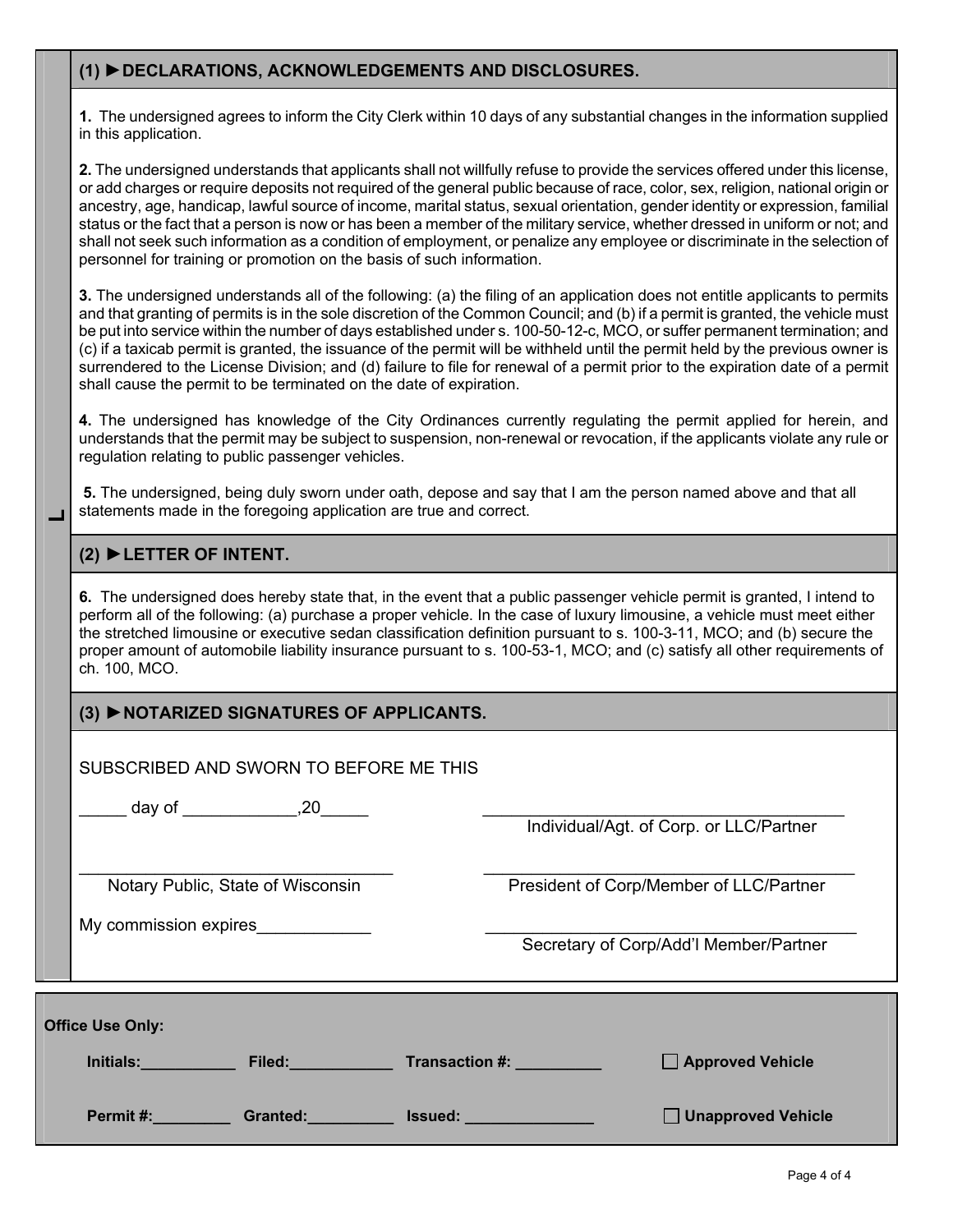# **STATEMENT OF STOCK OWNERSHIP, VEHICLE PERMITS** ccl-199b (11/08)

This statement is required of all Corporations or Limited Liability Companies applying for a Public Passenger Vehicle License in the City of Milwaukee. List below all persons who individually own 10% or more of the Corporation's/LLC's total or voting stock, or proxies for that amount of stock, together with the amount of stock and/or proxies held by each such person or persons.

| Name of Corp or LLC_                               | <u> 1989 - Johann John Stone, Amerikaansk politiker (* 1989)</u>                                              |                                                        |                                      |                                     |
|----------------------------------------------------|---------------------------------------------------------------------------------------------------------------|--------------------------------------------------------|--------------------------------------|-------------------------------------|
|                                                    |                                                                                                               |                                                        |                                      |                                     |
|                                                    |                                                                                                               | <b>STOCKHOLDERS</b>                                    |                                      |                                     |
| <b>Full Name</b><br>(First, Middle & Last)         | Home Address<br>(Not business or office)                                                                      | City, State, & Zip                                     | Date of Birth                        | Percentage of<br><b>Shares Held</b> |
|                                                    |                                                                                                               |                                                        |                                      |                                     |
|                                                    |                                                                                                               |                                                        |                                      |                                     |
|                                                    |                                                                                                               | (If more space is required, attach additional sheets.) |                                      |                                     |
|                                                    | We understand that transfers of stock must be reported to the City Clerk within 48 hours after such transfer. |                                                        |                                      |                                     |
| Subscribed and sworn to before me this             |                                                                                                               |                                                        | Signature of Agent                   |                                     |
|                                                    |                                                                                                               |                                                        |                                      |                                     |
|                                                    |                                                                                                               |                                                        | Signature of President/Member of LLC |                                     |
| Notary Public, State of Wisconsin                  |                                                                                                               |                                                        | Signature of Secretary/Member        |                                     |
| My Commission Expires ____________________________ |                                                                                                               |                                                        |                                      |                                     |
|                                                    |                                                                                                               |                                                        |                                      |                                     |

**[!]Warning:** An application for a new permit may be denied, or any permit may be suspended or revoked, by the Common Council for any false or materially incorrect statement made by the applicant in his or her application.